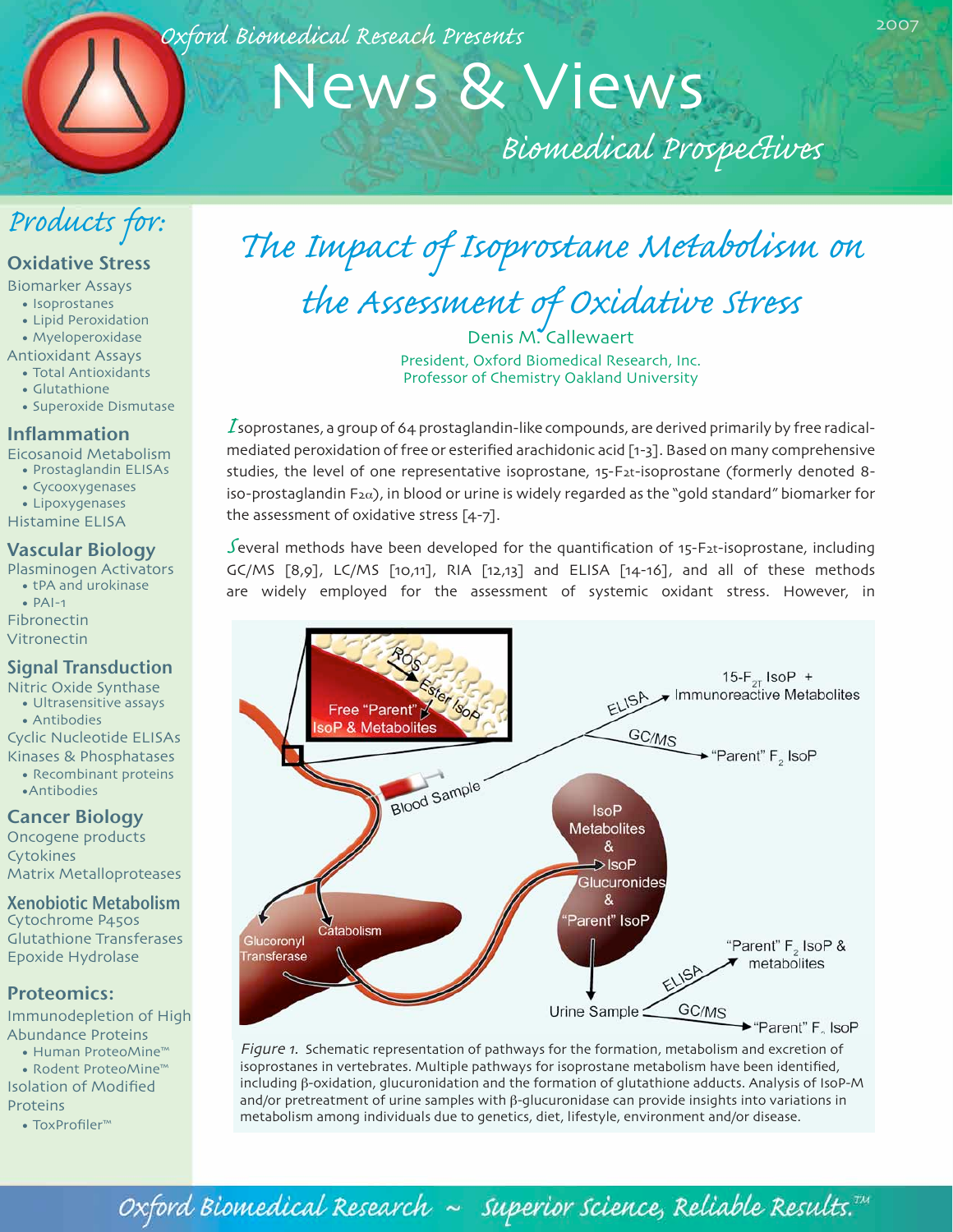contrast to enzymatically-derived eicosanoids, 15-F2t-isoprostane concentrations determined by GC/ MS or LC/MS do not always correlate well with those obtained using immunoassay methods. Some studies have reported good correlation among these methods  $[14,15]$ , whereas others have not  $[17]$ .

 $F$ urther, there is limited but clear evidence that isoprostanes are rapidly and extensively metabolized in humans  $[18-20]$ . Given the need to rapidly clear these potentially toxic substances from the body, this is not unexpected. Although one metabolite has been identified and can be independently quantified  $[21]$ , there appear to be multiple metabolic mechanisms for isoprostane metabolism. Since even relatively small elevations in isoprostane levels have been reported to be a significant risk indicator for cardiovascular disease [22], consideration of the impact of isoprostane metabolism on results obtained by various assay methods is important (Fig. 1).

#### Key points to consider:

1. GC/MS and LC/MS methods typically quantify 15-F2t-isoprostane, but not isoprostane metabolites. However, the values obtained can be dependent on the sample preparation protocol  $[23]$ . For example, four separate isoprostanes contribute to the GC/MS peak if solid phase extraction and TLC are employed for sample preparation. However, if immunoaffinity chromatography is employed to remove interfering substances, then only 15-F2t-isoprostane is present in the GC/MS peak. A simple one-step method for immunoaffinity purification of 15-F2t-isoprostane, which can then be analyzed by GC/MS, LC/MS or ELISA has recently been published [10]. Convenient and affordable columns for this application are now available from Oxford Biomedical Research (see Table on Page 5).

 $2.$  Given the large number of isoprostanes generated from the action of reactive oxygen species on arachidonic acid in vivo, and the likelihood that multiple 15-F2t-isoprostanes and isoprostane metabolites undoubtedly contribute to "15-F2t-isoprostane" values determined by immunoassays, with differences among immunoassays expected based on the relative specificity of the antibodies employed [20]. The antibody employed in our ELISA kit has been extensively characterized so that 15-F2t-isoprostane results obtained by ELISA for serum



Figure 2. The effect of pretreatment with  $\beta$ -glucuronidase on the concentration of F2-isoprostanes in pooled human urine samples. Human urine collected from 6 normal individuals was separated into two pools. One pool was spiked with 10 ng/mL of synthetic 15-F<sub>2t</sub>-IsoP. Samples were analyzed using standard published protocols with  $(+G)$  or without pretreatment with  $\beta$ -glucuronidase. PBS represents values obtained for phosphate buffered saline preincubated with the same quantity of  $\beta$ -glucuronidase.

samples following established solid phase extraction protocols  $-$  or following immunoaffinity isolation of 15-F2t-isoprostane - correlate very well with those results obtained by  $GC/MS$  [14,15].

 $3.$  Indeed, given the rapid and extensive metabolism of isoprostanes in vivo, including  $\beta$ -oxidation, glucuronidation and other pathways [18,24], and the well documented inter-individual differences that have been reported for at least some of these pathways [27, 28], it is actually pretty amazing that isoprostane assays have emerged as a "gold standard" for oxidative stress. Further complicating comparison of isoprostane values obtained by different analytical techniques are the significant differences among the methods for sample preparation (e.g. multiple Sep-Pak + TLC versus immunoaffinity).

 $4$ . Assays have been developed to quantify one major  $15-F2t$ -isoprostane metabolite,  $2,3$ -dinor-8-iso-PGF $2\alpha$ [15, 18], affording the opportunity to evaluate and factor in inter-individual differences in metabolism by one pathway of this isoprostane. To facilitiate these efforts, immunoaffinity columns specific for this metabolite  $(2,3$ -dinor-8-iso-PGF2 $\alpha$  = IsoP-M) are now available from Oxford Biomedical Research (see Page 5).

 $5.$  In addition, the rapid and extensive metabolism of 15-F<sub>2t</sub>-isoprostane, suggests that elevated isoprostane levels best serve as biomarkers for acute oxidative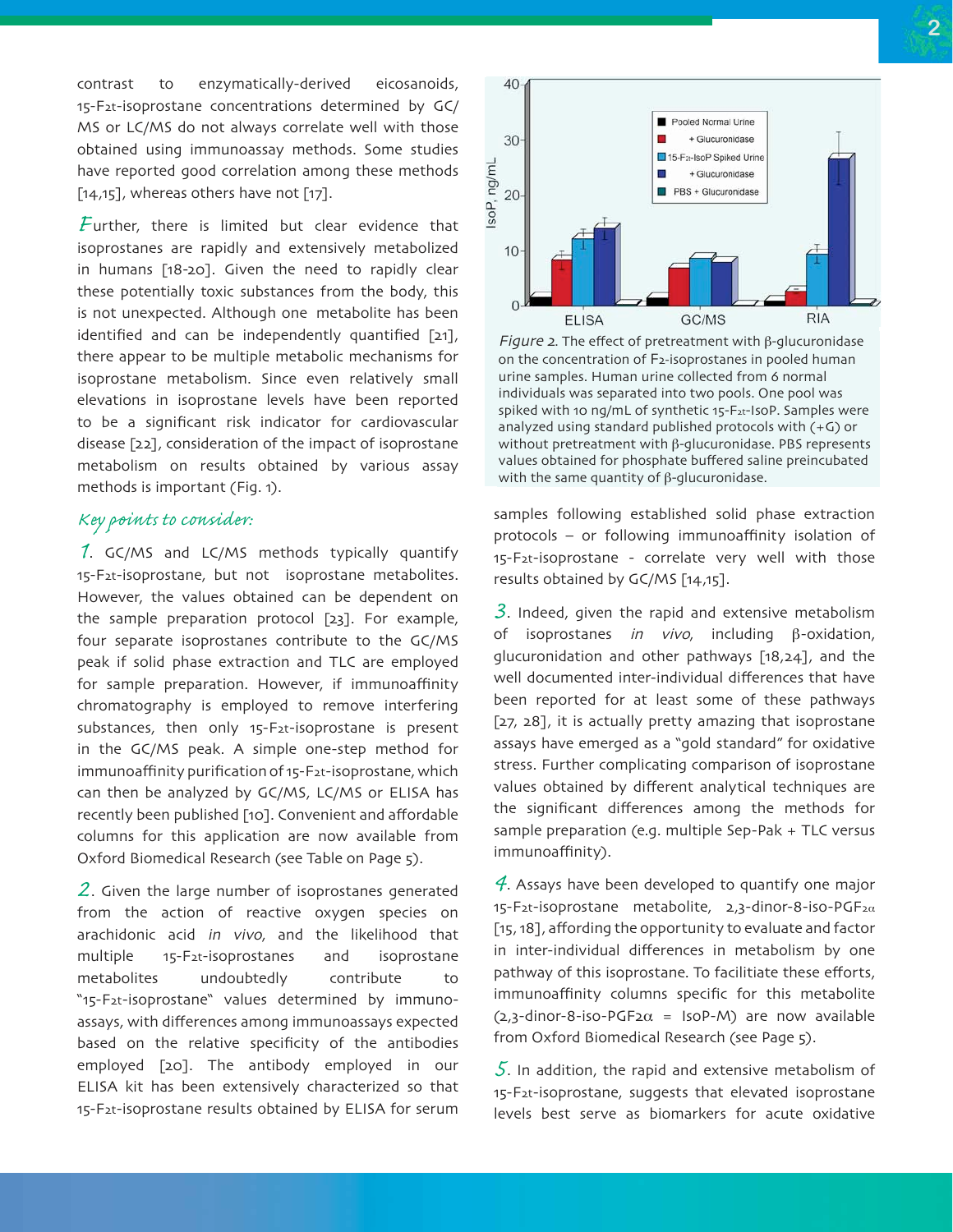

Figure 3. Immunohistochemical localization of isoprostanes in the brain of Alzheimer's Disease (AD) patients (left). Neurons in the hippocampus of AD patients stain intensely in fixed sections treated with anti-15-F2t-Isoprostane. Results obtained for an age-matched control are shown in the right figure. Courtesy of S. Basu. See ref. 26 for additional data.

stress. In animal models, the pronounced elevation of 15-F2t-isoprostane in response to oxidative stress returns to baseline values within  $24$  hours  $[2,9]$ . The strong correlations reported between 15-F2t-isoprostane levels and conditions such as cardiovascular disease in humans is presumably due to chronic oxidative stress to replenish the rapidly metabolized 15-F2t-isoprostane.

 $6.$  Although GC/MS or LC/MS may more reliably quantify levels of a specific isoprostane, e.g. 15-F2t-isoprostane, the ability of immunoassays to detect isoprostane metabolites [19], and the more robust assessment of isoprostane production that can be obtained by pretreatment of urine with  $\beta$ -glucuronidase may further improve the utility of isoprostanes as a biomarker for oxidative stress by making the measurements more independent of variations in metabolism.

7. Glucuronidation is a major pathway for isoprostane metabolism: With the exception of  $20-HETE$  [25], glucuronidation is not an important pathway for the excretion of enzymatically-derived eicosanoids. Based on the significant differences between the stereochemistry of isoprostanes and prostaglandins, and on the observation that approximately 50% of radiolabeled 15-F2t-Isoprostane elutes with the aqueous fraction during solid phase extraction of human urine [18], we investigated the extent to which isoprostanes are excreted as glucuronic acid conju-gates in humans. Whether quantified by GC/MS, RIA or ELISA [24,26], pretreatment of human

urine samples with  $\beta$ -glucuronidase increased the 15-F2t-Isoprostane levels by an average of  $~100\%$ , indicating that glucuronidation is an important pathway for 15-F2tisoprostane elimination (Fig.2). Moreover, the extent of glucuronidation ranged from 28% to 80% for the human urine specimens examined. This is not surprising based on well-known inter-individual differences in the expression of UDP-glucuronyl transferases and the impact of diet, lifestyle and other factors on the expression of these enzymes  $[27,28]$ . Given the extent of and the wide variations observed for 15-F2t-Isoprostane glucuronidation, it is strongly recommended that urine specimens be pretreated with  $\beta$ -glucuronidase prior to isoprostane analysis to provide more accurate assessment of oxidative stress-

Additional Developments: Our new immunoaffinity columns specific for 15-F2t-Isoprostane (IsoP) and  $2,3$ -dinor-8-iso-PGF<sub>2 $\alpha$ </sub> (IsoP-M) are recommended for the preparation of serum or urine samples for analysis - whether by GC/MS, LC/MS or ELISA.

 $\mathcal O$ ur purified antibodies to isoprostanes and IsoP-M can also be used for immunohistochemical localization of these biomartkers for oxidative damage [26]. Indeed, 15-F2t-Isoprostane was recently used to visualize the high concentrations of IsoP in the brain of Alzheimer<s patients (Fig. 3). Since, as detailed above, the values obtained for the concentration of IsoP in serum or urine samples depend on (a) the method for sample preparation,  $(b)$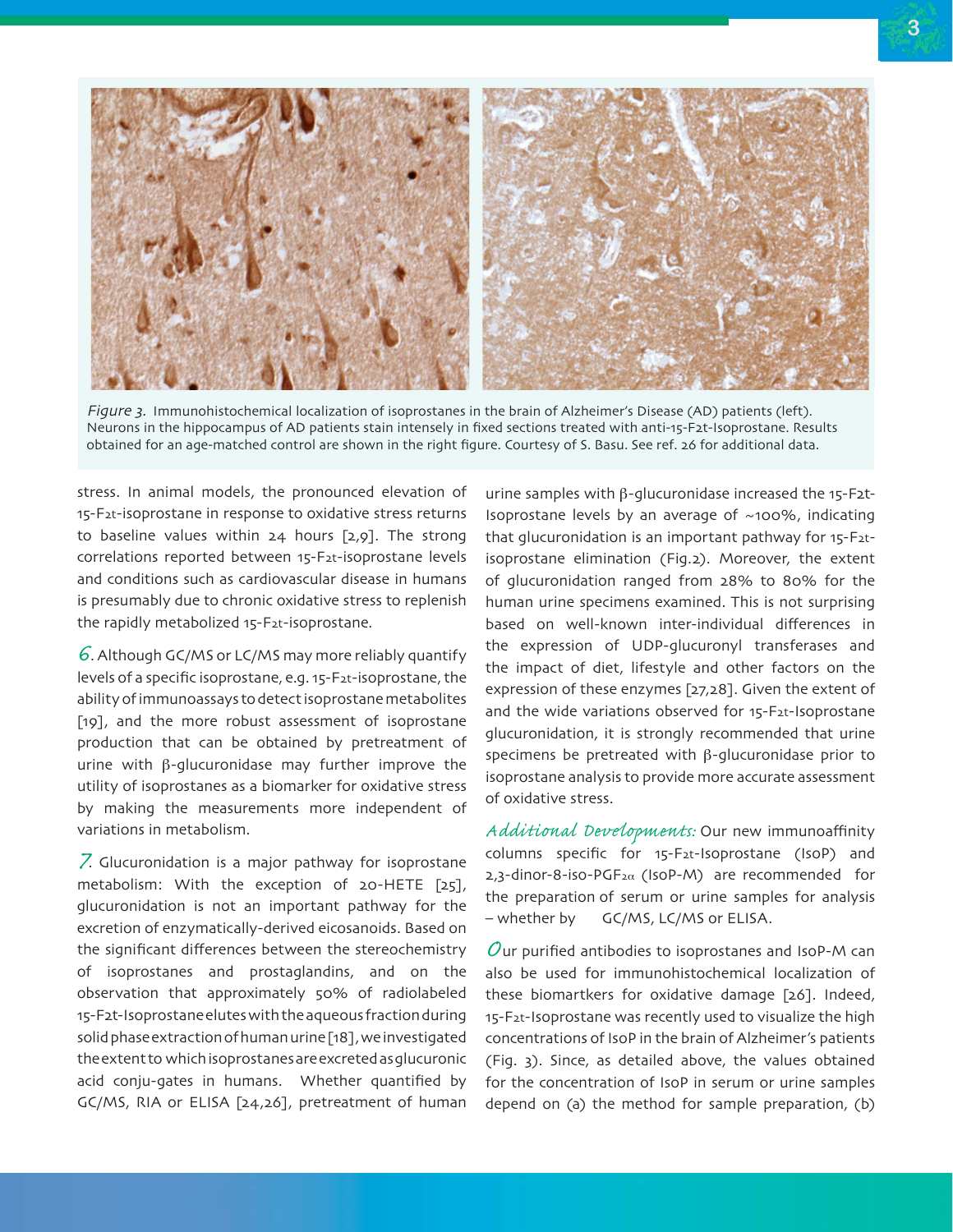the analytic method, and (c) the rate of isoprostane metabolism in the subjects. In order to assist investigators who wish to compare results obtained using different sample preparation and analytical methods, we have prepared a large pool of normal human urine and have obtained IsoP concentrations using SepPak isolation and GC/MS as well as by ELISA using a proprietary extractionfree method. Values were obtained  $\pm \beta$ -glucuronidase pretreatment. A second pool of urine has been prepared by spiking with authentic 15-F2t-isoprostane to provide an elevated calibrator. Additional efforts to further standardize and improve isoprostanes as biomarkers for oxidative stress are ongoing. However, it is critical that investigators in this field be cognizant of the impact of experimental methods and IsoP metabolism as they design and execute their studies.

#### References:

- 1. Morrow J D, Harris T, Roberts LJ. (1990) Noncyclooxygenase oxidative formation of a series of novel prostaglandins: analytical ramifications for measurement of eicosanoids. Anal. Biochem.,  $14:1-10$
- 2. Morrow JD, Hill K, Burke R F, Nammour TM, Badr K F, Roberts LJ, (1990) A series of prostaglandin F2-like compounds are produced in vivo in humans by a non-cyclooxygenase, free radical-catalyzed mechanism. Proc Natl Acad Sci USA. 87:9383-9387.
- 3. Morrow JD, Roberts L.J. (1997) The isoprostanes: unique bioactive products of lipid peroxidation. Prog Lipid Res., 36:1-21.
- 4. Montuschi P, Barnes P, Roberts LJ. (2007) Insights into oxidative stress: the isoprostanes. Curr Med Chem., 14:703-17.
- 5. Morrow JD. (2006) The isoprostanes unique products of arachidonate peroxidation: their role as mediators of oxidant stress. Curr Pharm Des., 12:895-902.
- 6. Cracowski JL, Durand T. (2006) Cardiovascular pharmacology and physiology of the isoprostanes. Fundam Clin Pharmacol., 20:417-27.
- 7. Morrow JD, Roberts L.J. (1999) Mass Spectrometric Quantification of F2-Isoprostanes in Biological Fluids and Tissues as Measure of Oxidant Stress. Meth Enz., 300:3-12.
- 8. Morrow JD, Awad JA, Boss HJ, Blair IA, Roberts LJ. (1992) Non-cyclooxygenase-derived prostanoids (F2-isoprostanes) are formed in situ on phospholipids Proc Natl Acad Sci., USA 89,10721-10725.
- 9. Liang Y, Wei P, Duke RW, Reaven PD, Harman SM, Cutler RG, Heward CB. (2003) Quantification of 8-iso-prostaglandin-F2a and 2,3-dinor-8-isoprostaglandin-F<sub>2 $\alpha$ </sub> in human urine using liquid chromatography-tandem mass spectrometry. Free Radical Biol. Med., 34:409-418.
- 10. Sircar D, Subbaiah PV. (2007) Isoprostane Measurement in Plasma and Urine by Liquid Chromatography-Mass Spectrometry with 1-Step Sample Preparation Clinical Chemistry 53, 53(2):251- $8$  .
- 11. Helmersson J, Basu S. (1999) F2-isoprostane excretion rate and diurnal variation in human urine. Prost. Leuk. Essen Fatty Acids 61:203-205.
- 12. Basu S. (1998) Radioimmunoassay of 8-isoprostaglandin F2a: an index for oxidative injury via free radical catalyzed lipid peroxidation. Prostaglandins Leukot Essent Fatty Acids. 58:319-325.

#### Products for Isoprostane Quantification

| Product          | Description                                                | Price    |
|------------------|------------------------------------------------------------|----------|
| EA 84            | Isoprostane ELISA kit for serum, cell extracts, etc        | 5289.00  |
| EA 85            | Extraction-free Isoprostane ELISA kit for urine            | 5289.00  |
| IS <sub>30</sub> | 15-F2t-Isoprostane (IsoP) immunoaffinity spin columns      | \$100.00 |
| $IS$ 40          | 2,3-dinor-8-iso-PGF2α (IsoP-M) immunoaffinity spin columns | \$125.00 |
| IS <sub>20</sub> | Goat anti-15-F2t-Isoprostane (anti-IsoP) purified IgG      | \$131.00 |
| GL 85            | $\beta$ -Glucuronidase pretreatment kit for IsoP analyses  | \$85.00  |
| $IS$ 50          | Normal + elevated human urine IsoP calibrators             | 555.00   |
| CR <sub>01</sub> | Urinary Creatinine Assay Kit (to normalize IsoP values)    | \$89.00  |
|                  |                                                            |          |